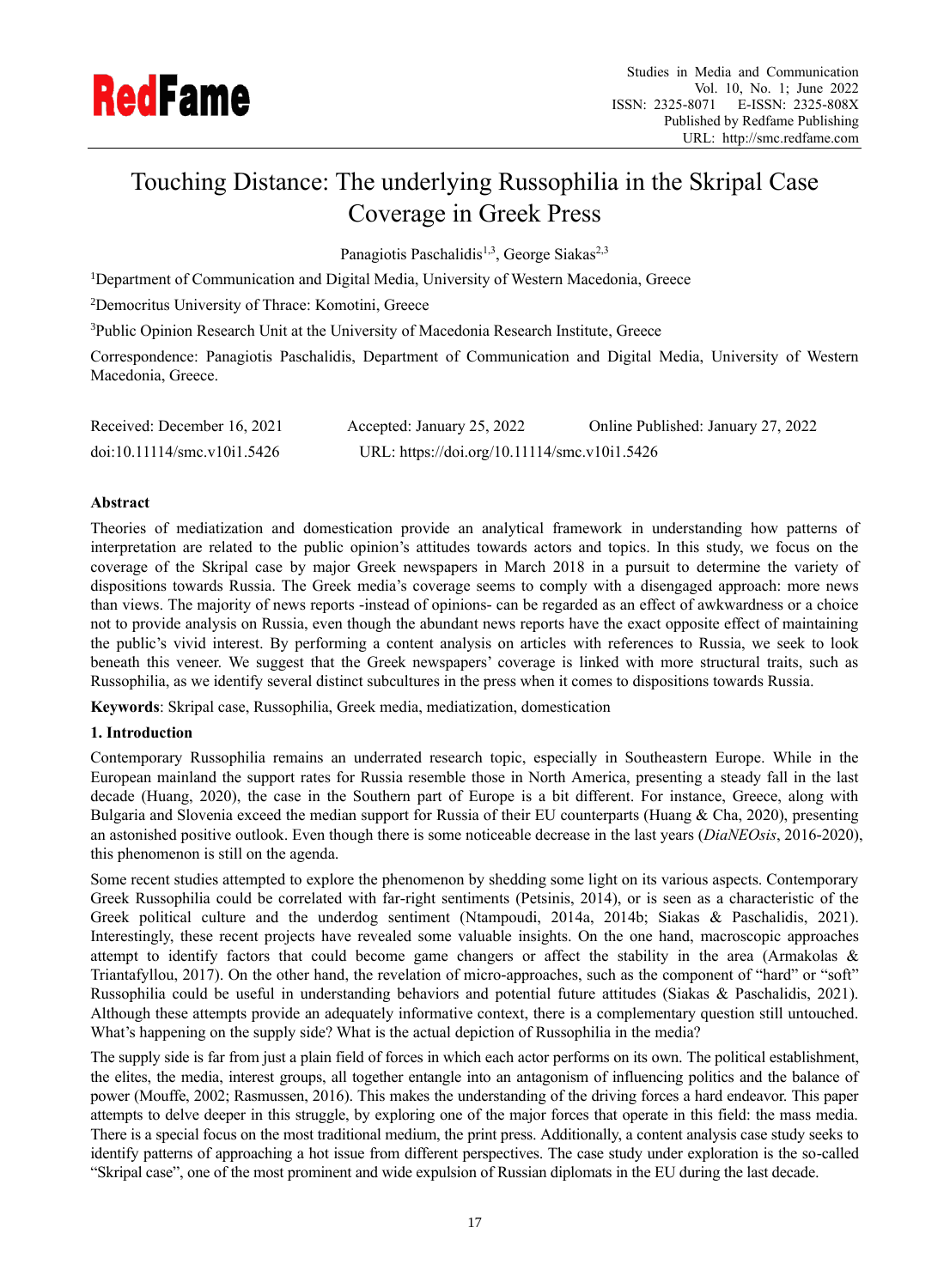The Skripal case received a lot of attention around the world. A key interpretative pattern was the Russian assassination plots against former defectors (i.e. the poisoning of Litvinenko in 2016) (Hanni & Grossman, 2020). The case incited numerous op-eds and commentaries, particularly in Western countries, on the role of Russia in international affairs. Many media around the world focused their analysis on the implications of the case for the consolidation of a "Cold-War" climate between Russia and the West (Boyd-Barrett & Mirrlees, 2020).

On 4 March 2018, Sergei Skripal, a former Russian military intelligence officer and his daughter Yulia, were poisoned near their home in Salisbury, UK. Within a few days, the UK government accused Russia of being responsible for a chemical attack with the neurotoxic agent "Novichok". According to the UK government, Russia attempted to kill Sergei Skripal in the context of punitive action, since he had been a double agent working for the UK in the early 2000's. Russia denied all allegations and any responsibility in the event (*Deutsche Welle*, 2018; *Financial Times,* 2018). On 14 March 2018, the UK government announced the expulsion of 23 Russian diplomats.

On 17 March, Russia retaliated with the expulsion of the same number of British diplomats. In the following days, many EU countries as well as countries around the world expelled Russian diplomats in a gesture of solidarity to the UK. On 26 March 2018 the US government announced the expulsion of 60 Russian diplomats. On 30 March 2018, Russia announced the expulsion of the same number of US diplomats. In the following months, the media focused on the investigations in the UK or Russia's reactions. Progressively, however, the media coverage fainted. In early 2019, the UK government insisted that Russia was behind the attack, whilst Russia continued to deny it.

Greece, along with Austria, Portugal and Cyprus, did not expel Russian diplomats or recall its Ambassador from Moscow. Nonetheless, all countries expressed their solidarity to the UK on the occasion of the EU Council dedicated, almost exclusively, to the Skripal case on 22 March 2018 (*The New York Times,* 2018). A close look at the coverage of Greek newspapers of that event will yield very few results. In effect, the most elaborate article on the issue comes from a news report by *Bloomberg* ("May Served Secrets Over Dinner to Win EU Allies for Russia Fight", 23 March 2018), republished by *Kathimerini* in Greece.

A striking element differentiating the approach of the Greek media in the wider context of Western media, is the overwhelming domination of news reports and the very limited number of opinions. By choosing to analyze as little as possible the Skripal case and the Greek position, Greek newspapers conveyed a rather contradictory message to their public. The continuous coverage can be understood as a constant reminder and an invitation to show a special interest in the case and yet, the absence of analysis epitomizes the evasiveness to frame the case, to incorporate it into specific interpretative frameworks.

The online version of the newspapers included a daily interest with numerous news reports. Most commonly, these articles merely reproduced the information provided by the major news agencies, the "Big Three": *AP*, *Reuters* and *AFP*. Fewer articles presented information by the *Athens-Macedonian News Agency* (ANA-MPA). However, the absence of opinions in the Greek newspapers is rather perplexing. The dependence on news agencies as a means to cover foreign news is a typical phenomenon. The general framework of the "globalization of news" (Galtung & Vincent, 1992; Boyd-Barrett, 1997; Boyd-Barrett & Rantanen, 1998) explains the mechanics of this reliance. Other studies explore the "homogenization" of foreign news within the context of globalization (Baden & Tenenboim-Weinblatt, 2017; Beckers et al., 2019).

News reports tend to be more neutral and less biased while opinions aim at defending or rejecting specific arguments (Kruger et al., 2017). In terms of journalistic genres, news reports and opinions are clearly distinguishable: *Reports* are texts that inform via the juxtaposition of facts whilst *opinions* or *op-eds* are texts that combine information with interpretation and resolution (Sterling, 2009). Additionally, opinions are commonly authored by journalists of a newspaper whereas an op-ed is authored by a personality external to the newspaper. In newspapers, reports and opinions encapsulate two baseline and distinct functions: the informative, which is served by other types such as interviews, and the persuasive, exemplified by the editorials, the commentaries, the reviews and the columns (Charaudeau & Maingueneau, 2002). Indeed, a smaller amount of news reports and very few opinions could possibly indicate a more homogenized or even disengaged standpoint. However, this was not the case with the Greek newspapers. Nevertheless, they paid close attention to the case by publishing several news reports.

# **2. Material studied and Hypotheses**

Our main interest is to look deeper into the ways the Skripal case was presented by Greek media. This is driven, firstly, by the international impact of the case that should have mobilized Greek media, and secondly, by the specific importance to Greece, given the varying Russophile attitudes in Greek public opinion. Our research question is formulated in the following manner:

RQ: *What was the overall coverage, as for example the quality and the density of the Skripal case in Greek media?*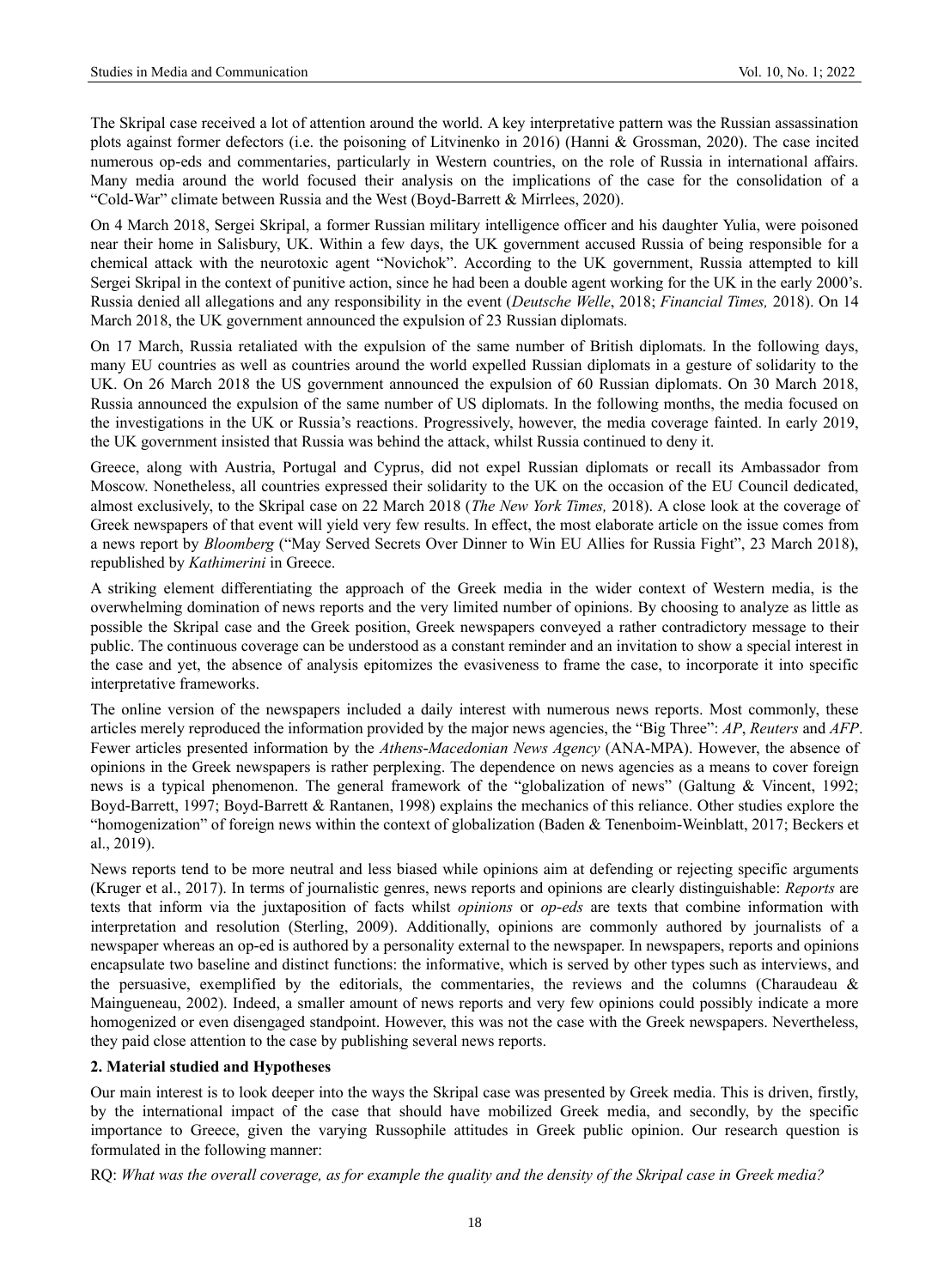The Skripal case is viewed as a case study that facilitates the measurement of Russophile dispositions in the Greek media. In particular, the main case study lies on the exploration of the paper media, and especially the Greek newspapers. Our first hypothesis lies on the assumption that a low intensity coverage would have been manifested by a generalized lack of interest (*few news and no views*). However, the coverage of the Greek newspapers indicates engagement and intensity (*much news* while at the same time there are *few views*). Therefore, it must be interpreted in a more composite way and correlated with the attitudes towards Russia and Russophilia. This emerges from our second hypothesis.

# H1: *The coverage of the Greek newspapers can be summed up by the notion of awkwardness or discomfort towards the Skripal case.*

The second hypothesis draws from the "domestication theory" and the deduction that the media not only interpret foreign news according to the specific country culture, but also according to various subcultures that exist within it. In the Skripal case, the approach of "domestication of foreign news" (Gurevitch et al., 1991; Alassutari et al., 2013) is expected to have an effect. This stresses the pivotal role that media play in presenting and explaining foreign news via patterns and choices that correspond to the culture or even the dominant ideologies pertaining to their domestic audiences (Gurevitch et al., 1991; Clausen, 2004). Added to this standpoint, the process of domestication could be close to the configuration of social and cultural elements through media forms, as supported by the "mediatization" framework (Hjarvard, 2008).

# H2: *There will be differentiations in the image of Russia related to the differences of subcultures that newspapers express or are related to.*

This study does not claim that taking the Skripal case as a case study and the Greek newspapers' coverage for one month can explain the phenomenon of Russophilia to a full extent. There are two limitations, which do not hamper, in our view, its pertinence: firstly the data and secondly the period. Regarding the data, we scrutinize an event that took place more than three years ago. Under that instance, our aim is to provide one of the first, albeit informed and theorized, approaches on the way contemporary Russia is represented by the Greek media. The particularity of the Skripal case was that contrary to other topics in the international news agenda, there was a constant focus on Russian policy. Thematically speaking, it has been a case with a more or less undifferentiated storyline without major regional or global dimensions.

In regards to the limitation of the coverage period, this is explained by the fact that the interest of the coverage was fading at a relatively fast pace. Our choice to focus our study in March enabled the inclusion of most, if not all, of the case's facets; the incidents in the UK, the diplomatic tension and the reactions of the USA and EU countries.

The following section presents the theoretical framework that bridges the way the media cover an issue within the paradigm of domestication. Subsequently, we will unfold the methodology of the case study and address both hypotheses and in the conclusions, we will provide a ground for further elaboration.

# **Elements of the theory and field descriptions**

The depiction of Russia in the Greek media is an under-researched topic. In recent years there have been significant contributions particularly in the realm of political science covering mainly the supply side of the political environment.

Favorable views towards Russia have been on the rise during Greece's economic adversities in the 2010's (Petsinis, 2016; Ntampoudi, 2014a, 2014b). It has been also suggested that such dispositions- notably at the level of political actors- related to a populist rationale (Petsinis, 2014; Efthymiopoulos, 2016; Tsebelis, 2016; Zahariadis, 2017); the idea, for instance, that Russia could be a political and economic alternative model for Greece is not only illustrative of the frustration linked with the economy. It is also highly indicative of the dismay of some political actors with Western institutions and countries identified with the harsh policies imposed on Greece during the bailout programmes. In the public opinion level, Russophilia is considered as a part of the "underdog culture" (Diamantouros, 2000; Marantzidis & Siakas, 2019). Further, the hypothesis of the existence of two groups, one with sets of beliefs corresponding to pro-Western and pro-reformist ideas, another with a pro-Russian stance, conservative and ethnocentric values could be confirmed. Thus, Russophile dispositions are not homogenous, as there is a soft (one third of the population) and a hard-core variant that corresponds to one fourth of the population.

Our approach differs from the above attempts as it focuses on the relation between the media's presentation of foreign news and the formatting process on how representations become attitudes towards a particular aspect of this coverage. Nevertheless, the media's input is hardly the only determinant factor when it comes to the general public's dispositions. The public sphere consists of several components such as the government, the elites, the media, groups of interest, the public opinion et al. But it is the interplay and often the antagonism among these actors that can shift attitudes towards a particular direction. Entman's "cascade mode" (2003) suggests an eventual sequence among the basic components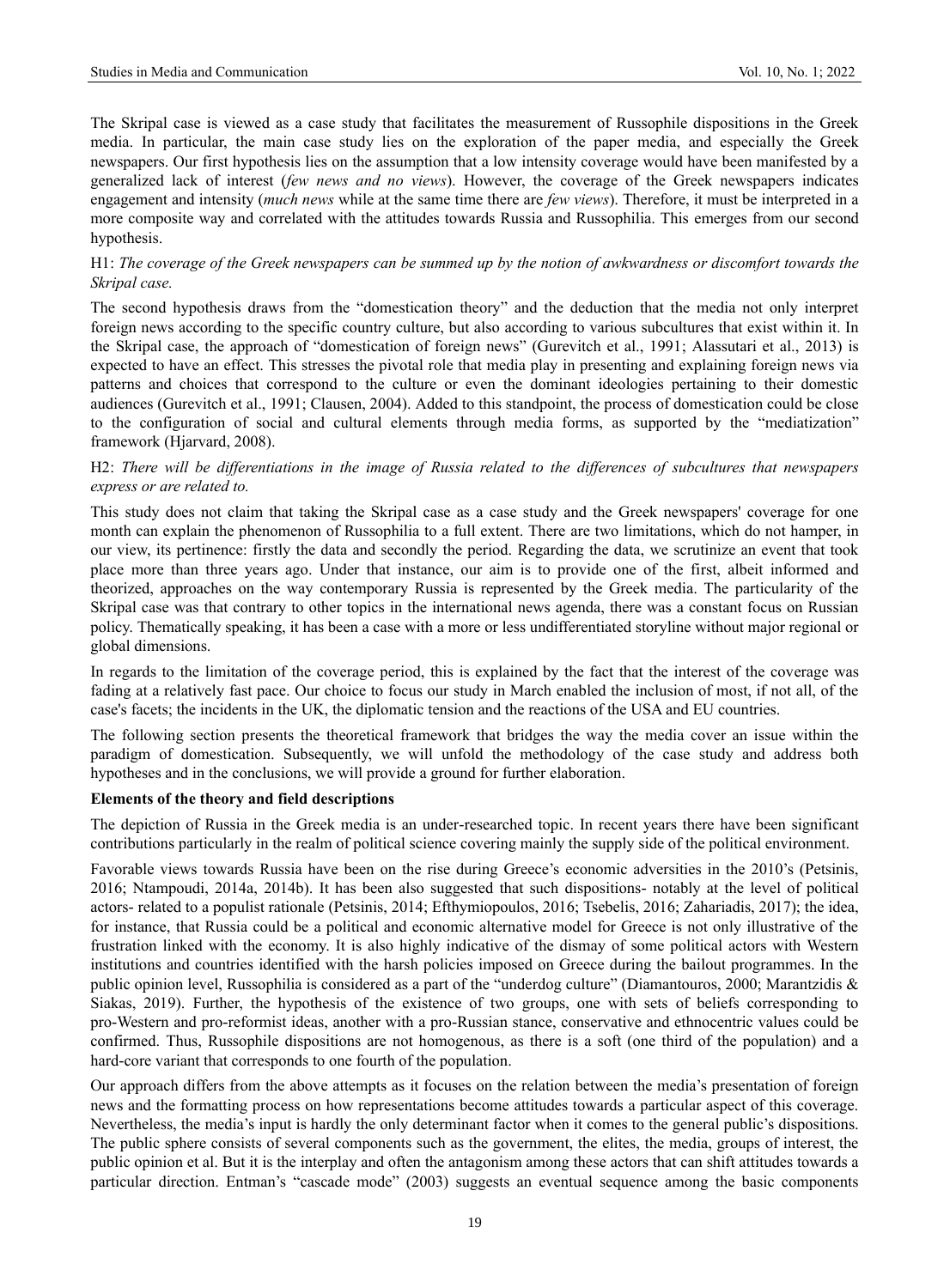(government, elites, media, and public opinion) and emphasizes a process of interaction and dependency. Baum and Potter (2008) proposed the concept of the "marketplace" in order to describe the dynamics between the various actors. This approach doesn't define the part that could be more impactful, as what matters is the actual equilibrium rather than the driving forces that move towards the balance point. On an application of the above, a recent case study, (Armakolas & Siakas, 2021) explored influences in shaping the Greek public opinion towards the naming dispute between Greece and North Macedonia.

Our study is based on the supply side and the mediatization framework. This transposes the analytical interest from the generic presentation of foreign news to the more specific presentation of foreign news according to the particular culture or sub-cultures of a society. Mediation highlights the media's capacity to shape the perception of reality, along with interpersonal communication and personal experience (Shehata & Stromback, 2014). In effect, Marshall McLuhan's "the medium is the message" formula (1964) has been completed with the axiome that mediated reality is more important than objective reality (Stromback, 2008). Many works have emphasized how dependent politics have become on the media's channeling of information between political actors and the public, thus forging the sentiment of a political community or system (Anderson, 1983; Bennett & Entman, 2001; Mazzoleni & Schulz, 1999).

Hjarvard's systematic approach on mediatization (2008) emphasizes the growing dependence of contemporary societies on the media's daily input in various fields. In effect, he refers to the "institutionalization" of the media themselves as "the process whereby society to an increasing degree is submitted to, or becomes dependent on, the media and their logic." (Hjarvard, 2008: p. 113). Through mediatization, the media have become integrated into different society levels (i.e. politics, culture, economy) (Hjarvard, 2013; van der Meer et al., 2019). In the coverage of international news, the mediatization approach implies that the media apply a set of criteria that surpass that of newsworthiness. Galtung and Ruge's work (1965) explains that a powerful country, like Russia, will receive constant media coverage by default. However, this structural trait does not tell the whole story; it doesn't interpret the long-standing patterns and habits of depicting and mediatizing Russia. This is why the media's commercial logic, the newsworthiness criteria and even political orientation cannot be taken as the only factors shaping editorial choices.

The theory of domestication is another valuable framework with reference to the mediatization of foreign news. Its rationale is that within this globalized framework, national media are not passive recipients but rather active participants in presenting foreign news to their audience. According to Clausen (2004), domestication refers to the process of the appropriation of foreign news according to the specific cultural traits and national context. For Gurevitch et al. (1991), the media hold both global and culturally specific orientations that help them to render foreign events more appealing and relevant to domestic audiences.

However, there isn't a single approach of domestication. Clausen refers to "strategies of domestication" (2004) as layers depending on which aspect of news coverage is in focus. The emphasis could be either on external and aesthetic aspects (i.e. language, style or use of visual elements) or on political and cultural aspects (i.e. ideological considerations, national interests or cultural traits). In the case of political aspects, Liebes (1992) has emphasized the difference in the presentation of foreign news along the lines of an "ours" and "theirs" issue. The hypothesis in this context is that if an issue relates directly to national foreign policy, the media's approach will be more biased and ethnocentric. Outside this framework, media coverage would be more distant, neutral, and "professional".

Nonetheless, this boundary may not always be so clear. Handley and Ismail (2010) suggest that such views can be "naturalized" and incorporated into the media's presentation in two variations: (i) a more professional and distant and (ii) a more biased one. In other words, it seems that a specific cultural context with all its particular traits or subcultures, could function as a rather opaque and yet influential framework.

Another strategy of domestication which bridges external and internal traits of the media's coverage of foreign news is the "news vs. views'' balance. According to Clausen (2004) a coverage which is more focused on the news, such as factual aspects, indicates a more traditional and disengaged approach. In contrast, an approach with more views could indicate a more partisan and commercial logic. This for example will instigate debate and public discussions or support a specific interpretation.

Thus, domestication can overlap with mediatization. However, they may highlight divergent processes.. When covering the Skripal case, the Greek media do not discover Russia or the UK, for that matter, for the first time. They have a long and institutionalized experience in covering foreign news with a particular logic. They also have a rather particular mode(s) for domesticating information on Russia. It is therefore our key interest to decode their coverage. Russophilia, in the context of our study, is precisely the cultural framework and factor that could have oriented the Greek newspapers' approach.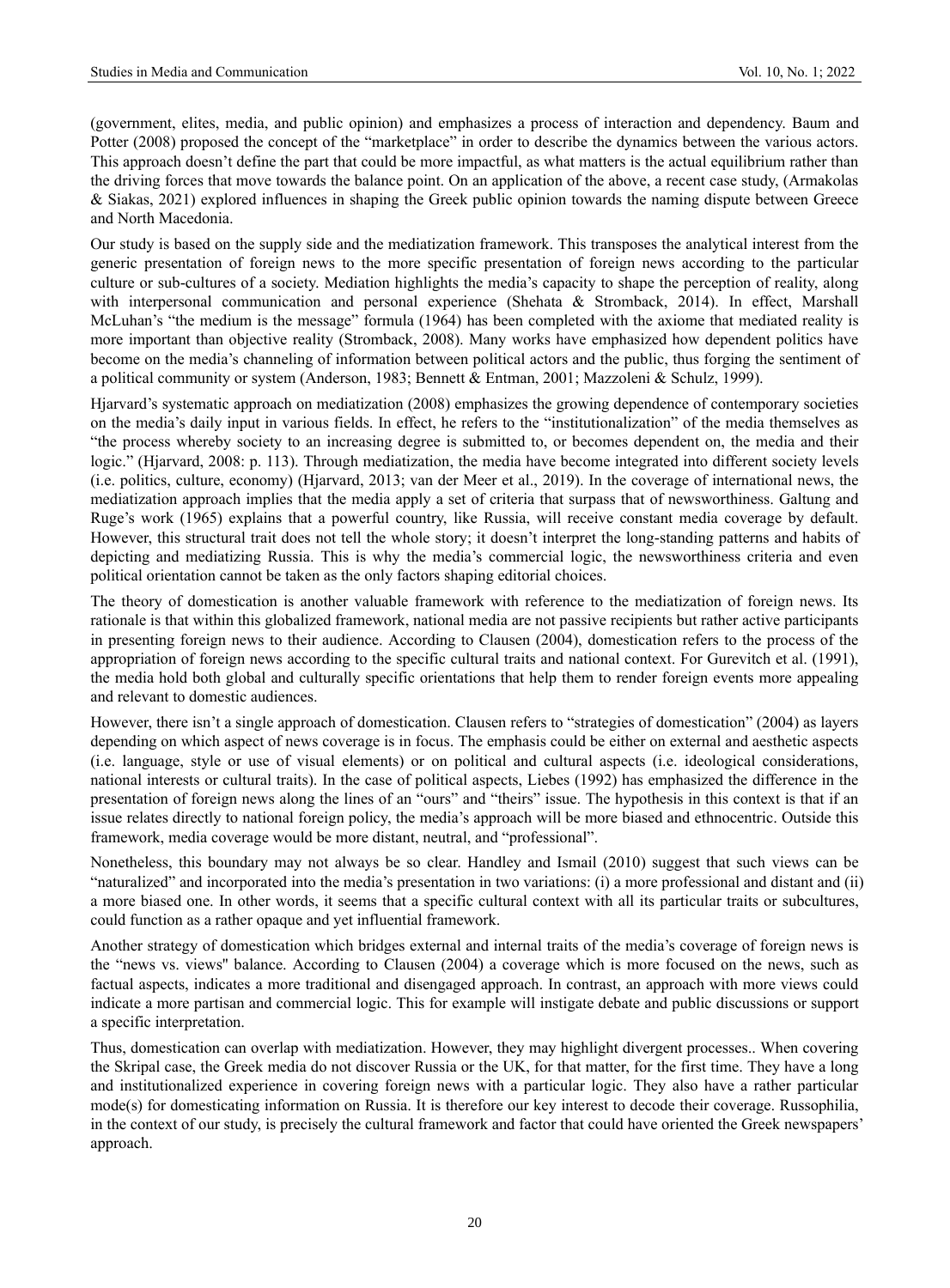## **3. Methods**

The period of study was the month of March 2018. The first step in our methodological approach was the selection of the newspapers' sample. Newspapers with distinctive political orientation. were studied (Boukala & Dimitrakopoulou, 2017; Nikisianis et al., 2018, Papadogiannis, 2019). In particular, the coverage of the Skripal case was studied in 1. *Avgi* (*Αυγή*), with a clearly left orientation, 2. *Efimerida ton Syntakton* (*Εφημερίδα των Συντακτών*) with a left and centre-left orientation, 3. *To Vima* (*Το Βήμα*), with a centre and centre-left orientation, 4. *Kathimerini* (*Καθημερινή*) with a centre-right orientation, 5. *Proto Thema* (*Πρώτο Θέμα*) with a centre-right and right orientation and 6. *Dimokratia* (*Δημοκρατία*) with a clearly right orientation. Table 1 illustrates the distribution of the collected articles according to their source. These articles correspond to the total number of articles published by each of the newspapers of the sample in relation to the Skripal case.

| Number of articles |  |
|--------------------|--|
| 56                 |  |
| 31                 |  |
| 71                 |  |
| 82                 |  |
| 78                 |  |
| 7                  |  |
| 325                |  |
|                    |  |

Table 1. The total number of articles collected from the newspapers of our sample

Accordingly, we collected all articles published by their online editions and we calculated separately the number of news reports and opinions. By focusing on the balance between these two categories, we explored the newspapers' emphasis (news vs. views) with regard to both the Skripal case and Russia. We also measured the number of reports signed by newspapers' journalists compared to the number of reports coming from the news agencies. This is another indicator of the particular interest of the newspapers not only to inform on the story and the case but also to develop their particular approach compared to the more neutral one as presented by the news agencies (Palmer, 2003).

We codified the headlines of all the articles on the basis of their "Point of view" value. The "Point of view" refers to whether the headline presents the case in relation to an action or reaction of Russia or a country of the West. The cases where none of the above options could be applied were attributed neutral values. Examples of the coding scheme are presented in Table 2. Coding was modeled according to the "descriptive coding method" which aims at providing the summary of the basic topic and the substance of the message and not merely an abbreviation of the content (Wolcott, 1994; Saldana, 2013).

Table 2. Examples of codification of the headlines according to the point of view

| Headlines                                                                 | "Point of view" value  |
|---------------------------------------------------------------------------|------------------------|
| "Moscow is on the attack for the Skripal case"                            | Russia's point of view |
| (Avgi Newsroom, 2018)                                                     |                        |
| "Moscow denies that it has developed chemical"<br>weapons"                | Russia's point of view |
| (To Vima Team, 2018)                                                      |                        |
| "New US sanctions against Russia"                                         | West's point of view   |
| (Avgi Newsroom, 2018)                                                     |                        |
| "The British accuse Putin for the spy thriller"                           | West's point of view   |
| (Kapetanopoulou, 2018c)                                                   |                        |
| "The Cold War between the West and Russia"                                | Neutral                |
| (Kathimerini Newsroom, 2018)                                              |                        |
| "A spy mystery is unfolding in Salisbury"<br>(Kathimerini Newsroom, 2018) | Neutral                |

In the following stage, we codify the references to Russia according to their tone; we distinguished a positive, a negative and a neutral one, on the basis of the "media valence" framework. Affective and evaluative elements such as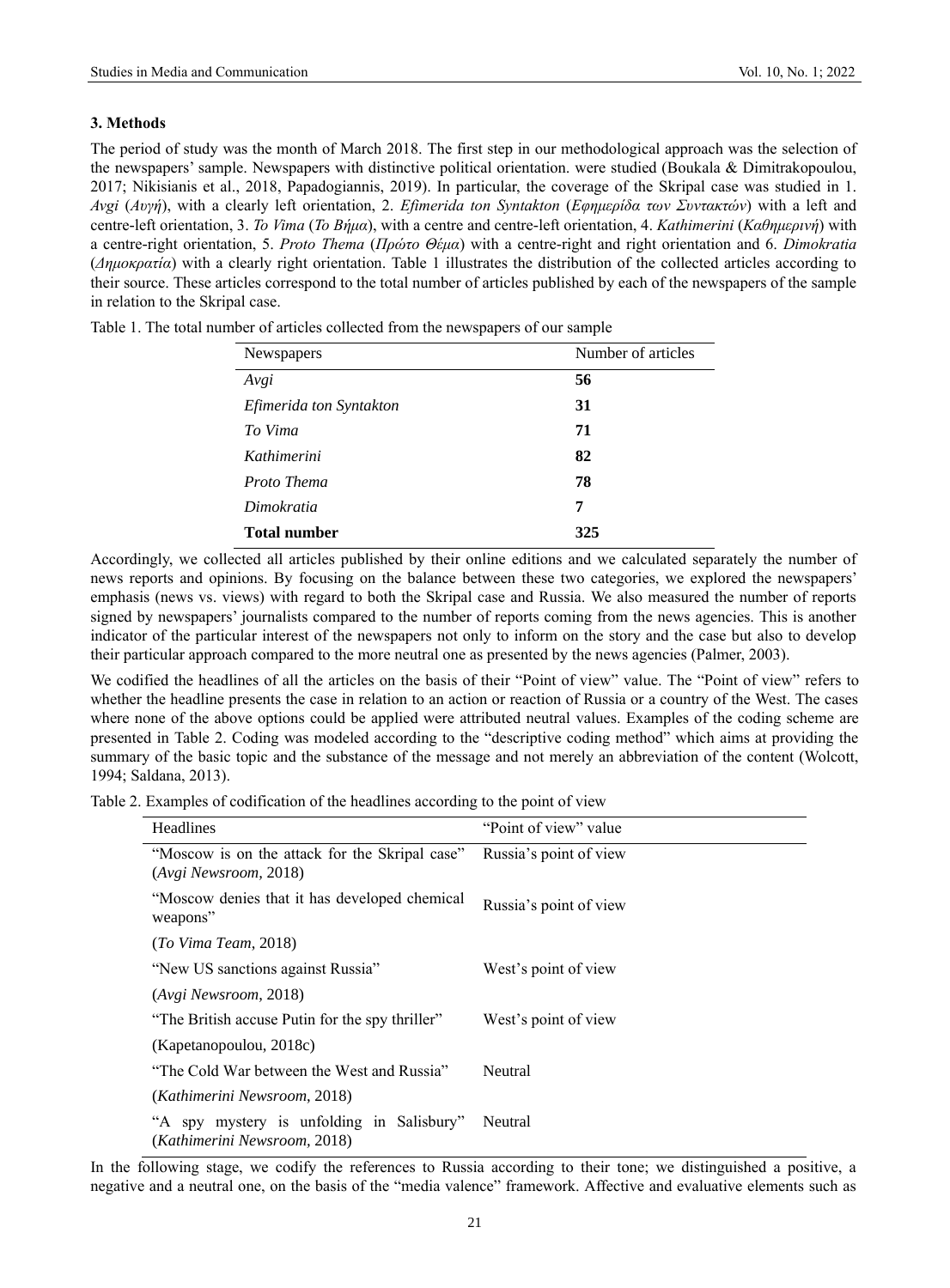the positive, negative and neutral tone is one of key elements of media valence (Lee & Carroll, 2011), while "media not only affect the salience of objects (i.e. issues, candidates) in the news, but the salience of object attributes (properties and qualities)" (Kiousis, 2004: p.76). Thus, taking "Russia" as the main object of interest, our codification regarded all content that included evaluative attributes related to Russia. In this way, our coding is not guided by lexicometry (i.e. how many times Russia or other countries are referred to in the headlines) but by the detection of patterns (topic) in the content. This approach adds to the validity of the codification as it is not sensitive to the authors' writing style but to the codifiers systematic interpretation. In particular, **positive tone** as a favorable disposition towards the object itself (Russia) or one of its attributes (i.e. politicians, society, economy, politics, history, international relations), **negative tone** as an unfavorable disposition towards the object and its attributes and **neutral** as the absence of both favorable and unfavorable.

This codification regarded both opinions and signed news reports. In total, sixty-seven articles ( $N = 67$ ) and one hundred and ninety separate references (N=190) were coded. This is the total amount of references to Russia in this particular group of articles (signed news reports and opinions). Table 3 contains examples of this codification.

References Tone of the reference Tone of the reference "Putin fulfills the profile of the ideal leader: he is unflinching, decisive, humorous and tough. The Right in the West, and especially in Orthodox Greece, cannot but have sympathies for Putin" (Doumas, 2018) "In a pressing situation like this, the people stand by their leader. The Skripal case gave Putin the opportunity to appear decisive and powerful" (*To Vima Team,* 2018) Favorable to Russia Favorable to Russia "It doesn't matter if the Russian autocratic leader imprisons his opponents. It doesn't matter if he sends agents to Britain in order to assassinate his opponents. In Greece, there are people who think he merits an award for his policies" (Mandravelis, 2018) "Putin has managed to convince the Russian public opinion that in a difficult situation he is the only one who can guarantee security, in spite of the authoritarianism and the ruthless nature of its power, that even his voters criticize him for" (Gerantoni, 2018) Unfavorable to Russia Unfavorable to Russia "The mutual accusations between Britain and Russia are steadily increasing" (Kapetanopoulou, 2018b) Neutral

Table 3. Examples of codification of the references to Russia according to their tone

"The Cold War-like confrontation between London and Moscow is taking extreme forms" (Kapetanopoulou, 2018a) Neutral

The reliability of our coding was attained as follows. Both authors served as the main coders for both types of codification, namely the headlines' point of view and the tone. In a preparatory stage, we selected a subsample divided into two groups: forty articles for the coding of headlines and forty articles for the coding of the tone. The subsample for the tone was composed of both news reports and opinions. This pre-coding stage helped to establish the rate of intercoder reliability. Using Fleiss' kappa measure we produced a rather high rate of agreement for the codification of the headlines (0.78) and a lower one, still significant, (0.71) for the tone. Instead of duplicating the codification for the entire sample, we proceeded by assigning equal parts to the coders. Our aim was to make sure that they both codified every newspaper both in terms of the headlines and the tone.

Lastly, we should clarify a discrepancy when it comes to the number of articles coded from the standpoint of the headlines  $(N= 325)$  and the tone  $(N=67)$ . This is due to our choice to prioritize original content (articles signed by journalists or other personalities such as experts) and not syndicated content (news reports based on the information provided by the news agencies). We are very well aware that even in the case of the syndicated content, a newspaper may modify elements of its content (particularly the headline). However, our choice served the purpose of studying the tone as closely as possible to a newspaper's distinctive approach.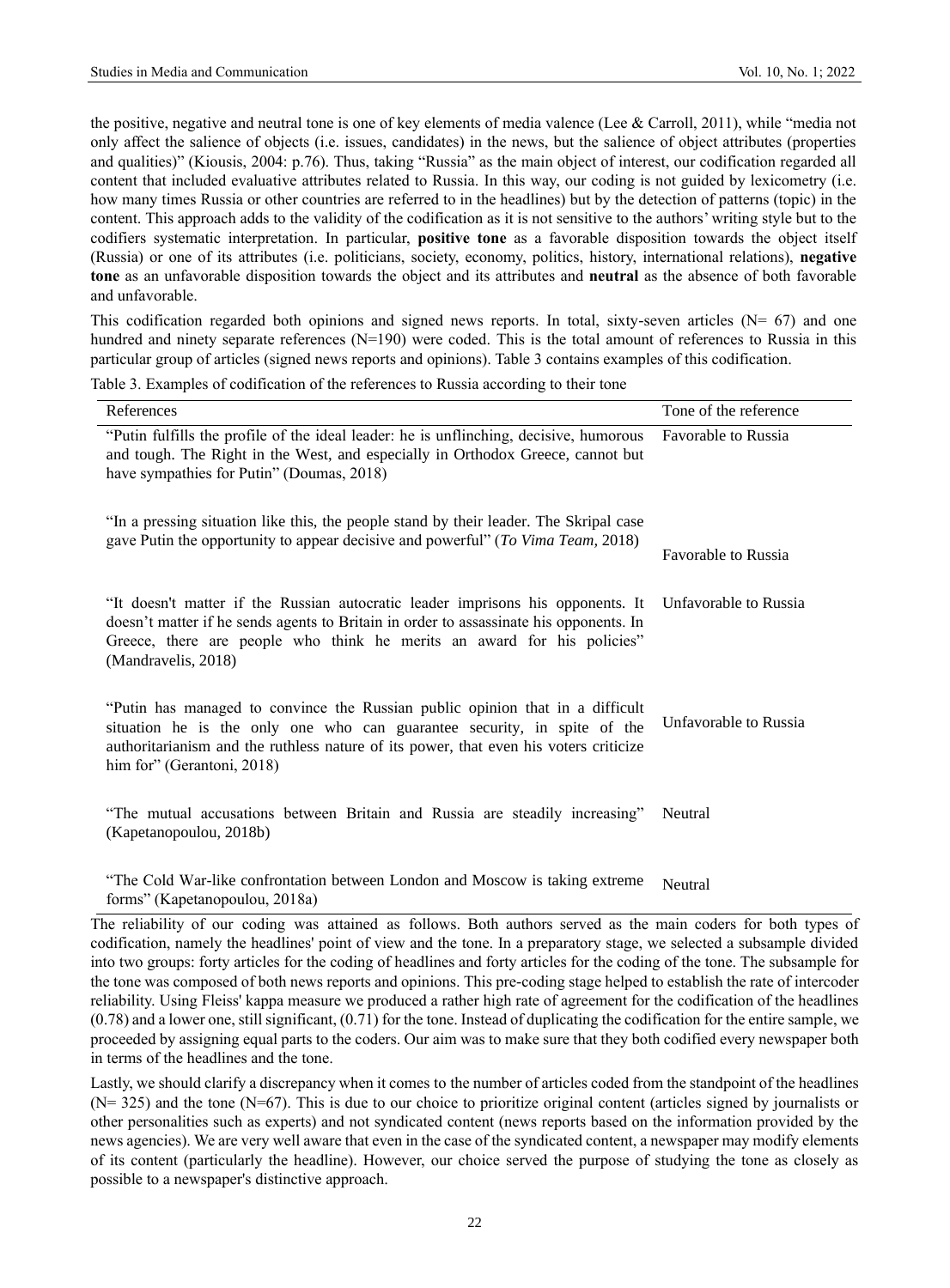## **4. Results and Discussion**

Our first hypothesis helps us obtain a more systematic understanding on the typology of Russia's coverage while the second one categorizes different dispositions according to the different sub- cultures exemplified by the outlets of our sample.

# *H1. The discomfort towards the Skripal case*

The dominant pattern of the coverage of the Greek newspapers includes numerous news reports and very few opinions. This is attributed to a generalized effect of awkwardness. This consisted of the choice not to analyze the Skripal case, arguably due to the fact that hard or soft Russophilia would be difficult to adjust to the media agenda setting. In essence, this implies a certain predisposition on their audience's reception. In our view, this is read as a choice not to offer much, almost none, analysis on Russia. In effect, faced with the urgency to cover the Skripal case, the Greek newspapers viewed the case within the framework of *covering Russia for the Greek public* (mediatization); each newspaper inevitably adjusted this coverage to its particular attitudes and dispositions towards Russia (domestication). Our empirical data indicate that when it comes to the analysis on the Skripal case, it appears to be a rather dominant pattern across all newspapers and orientations.



Figure 1. Number of reports and opinions published by the newspapers of our sample on the Skripal case in the period of March 2018

Data in figure 1 indicate an overwhelming preference to cover the Skripal case via news reports. Op-eds are very few  $(N= 20 \text{ or } 6\% \text{ of the total number of articles})$  in all cases. Even if we include the number of signed news reports  $(N= 47)$ or 14% of the total number of published articles), the outlook is not significantly different. These figures lead us to the assumption that albeit their keen interest for the case or Russia, the Greek newspapers chose to cover the story through news reports from major news agencies.

The comparison of the news/views balance among different media outlets works as a proxy informing on their interest for a topic that they are very well aware of. Studies on newspaper genres and their impact on the way the media frame reality do not measure the ratio between op-eds and news reports. Nonetheless, it's news reports that dominate the coverage and not op-eds. In our case, we interpret the absence of op-eds as a limited will to mediate events in relation to the newspapers' adopted approaches.

The striking absence of opinions as well as news reports on the Greek policies and reactions also validates this hypothesis. As it was already noted, the most relevant article was a news report by *Bloomberg* ("May Served Secrets Over Dinner to Win EU Allies for Russia Fight", March 23, 2018), republished by *Kathimerini*. The fact that Greece was among the EU countries that did not expel any Russian diplomats or that it opposed harsh measures was not picked up by the newspapers. There was only one commentary in *Kathimerini* (Peloni, 2018). It merely referred to the government's position which favored a resolution based on discussions and not the escalation of tension with Russia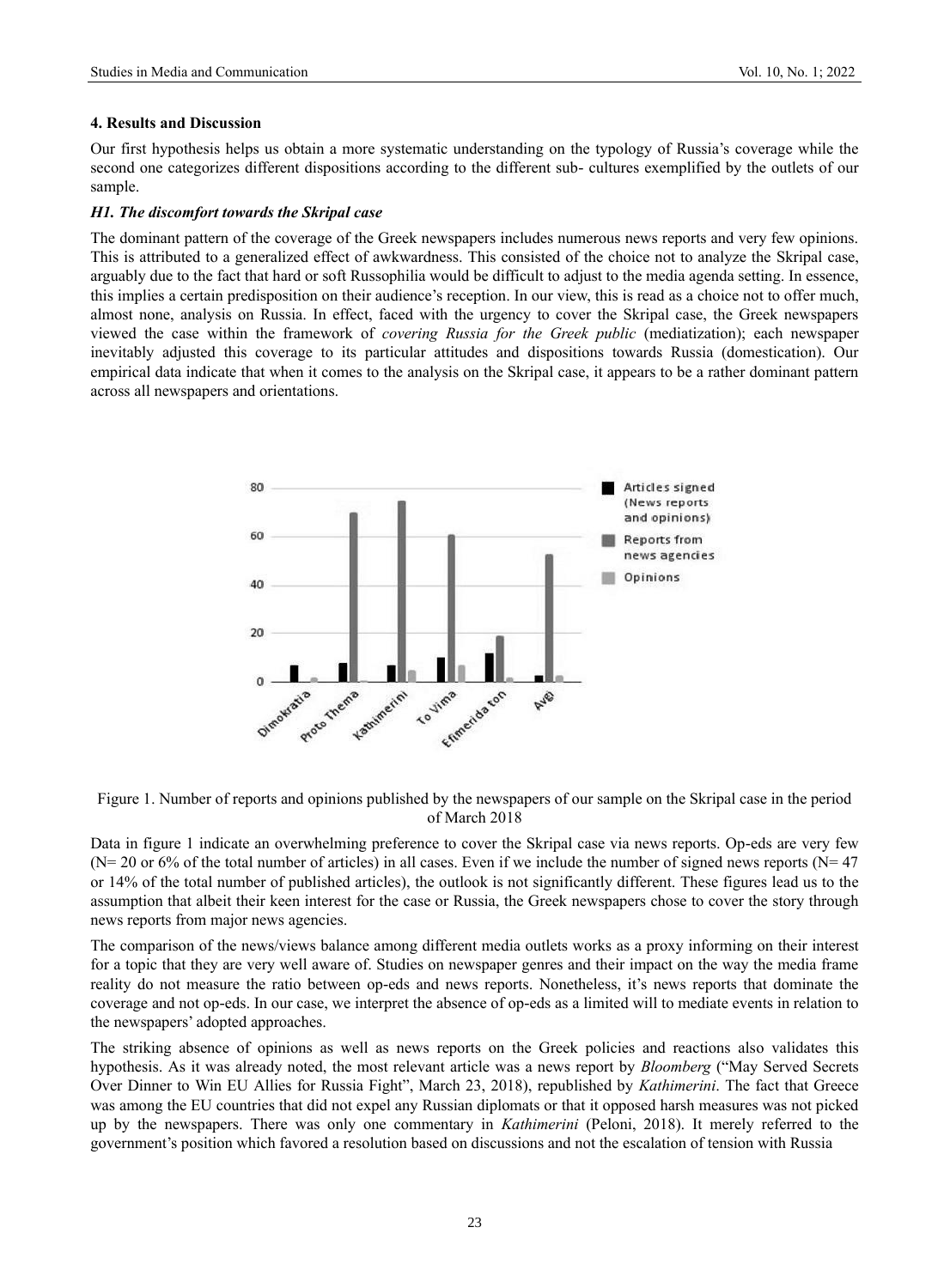## *H2: Differentiations in the image of Russia according to different sub-cultures*

H2 regards the identification of the different depictions of Russia on the basis of distinct subcultures expressed by the newspapers. As the coverage in the newspapers is dominated by news reports, rather than views, a sub-question emerges implying whether the newspapers adopt the same approach and interpretative patterns towards Russia.

The first set of data addresses this question by considering the codification of the newspapers' headlines according to the different points of view (three values: i. Russia's point of view, ii. Neutral and iii. West's point of view).

Table 4. Distribution of the newspapers' headlines according to their point of view

| <b>Newspapers</b>       | Russia's point of Neutral<br>view |            | West's<br>point of<br>view |
|-------------------------|-----------------------------------|------------|----------------------------|
| Avgi                    | 35%                               | 17%        | 48%                        |
| Efimerida ton Syntakton | 17%                               | 37%        | 46%                        |
| To Vima                 | 29%                               | 23%        | 48%                        |
| Kathimerini             | 30%                               | 29%        | 41%                        |
| Proto Thema             | 37%                               | 19%        | 44%                        |
| Dimokratia              | 29%                               | <b>71%</b> | -                          |

Table 4 data indicate a major recurring pattern. With the exception of the right-wing *Dimokratia,* there is a clear emphasis on the West's point of view in all other newspapers. This is highly significant because it suggests that most newspapers- independently of their views on Russia or the Skripal case- prioritized the Western countries' actions or standpoints. Nevertheless, it does seem that the most important scores for Russia's point of view and the neutral point of view are found in the left and right orientations and not the centre. However, these are not as consistent as the emphasis on the West's point of view. The results of the codification of references to Russia found in news reports and opinions according to their tone indicate the domestication process at work (Table 5). There is an important degree of similarity with west-side imbalance.

Table 5. Distribution of the references to Russia according to their tone

| Newspapers              | Positive | Neutral | Negative |
|-------------------------|----------|---------|----------|
| Avgi                    | 10%      | 70%     | 20%      |
| Efimerida ton Syntakton | 28%      | 47%     | 25%      |
| To Vima                 | 20%      | 18%     | 62%      |
| Kathimerini             | 14%      | 43%     | 43%      |
| Proto Thema             | 30%      | 32%     | 28%      |
| Dimokratia              | 34%      | 39%     | 27%      |

Furthermore, there are clearly distinguishable patterns across specific groups. The most positive dispositions towards Russia are found in newspapers with right orientation (*Dimokratia* and *Proto Thema*). The most neutral ones are found in newspapers with a left orientation (*Avgi* and *Efimerida ton Syntakton*) and the most negative ones in the newspapers with a strong connection to the centre (*Kathimerini* and *To Vima*). These data are related to deeper elements (attitudes, perceptions, knowledge) pertaining to Russia.

Schematically, we could identify two core dimensions: **firstly**, even in cases where the informative articles dominate or where the opinions are sporadic, the newspapers can still adjust a story to their distinct patterns of presenting an actor or even a country. The emphasis on *news* rather than *views* does not necessarily imply a more homogenous coverage of the newspapers. **Secondly**, there are plenty of positive inclinations towards Russia; this is one out of four of the total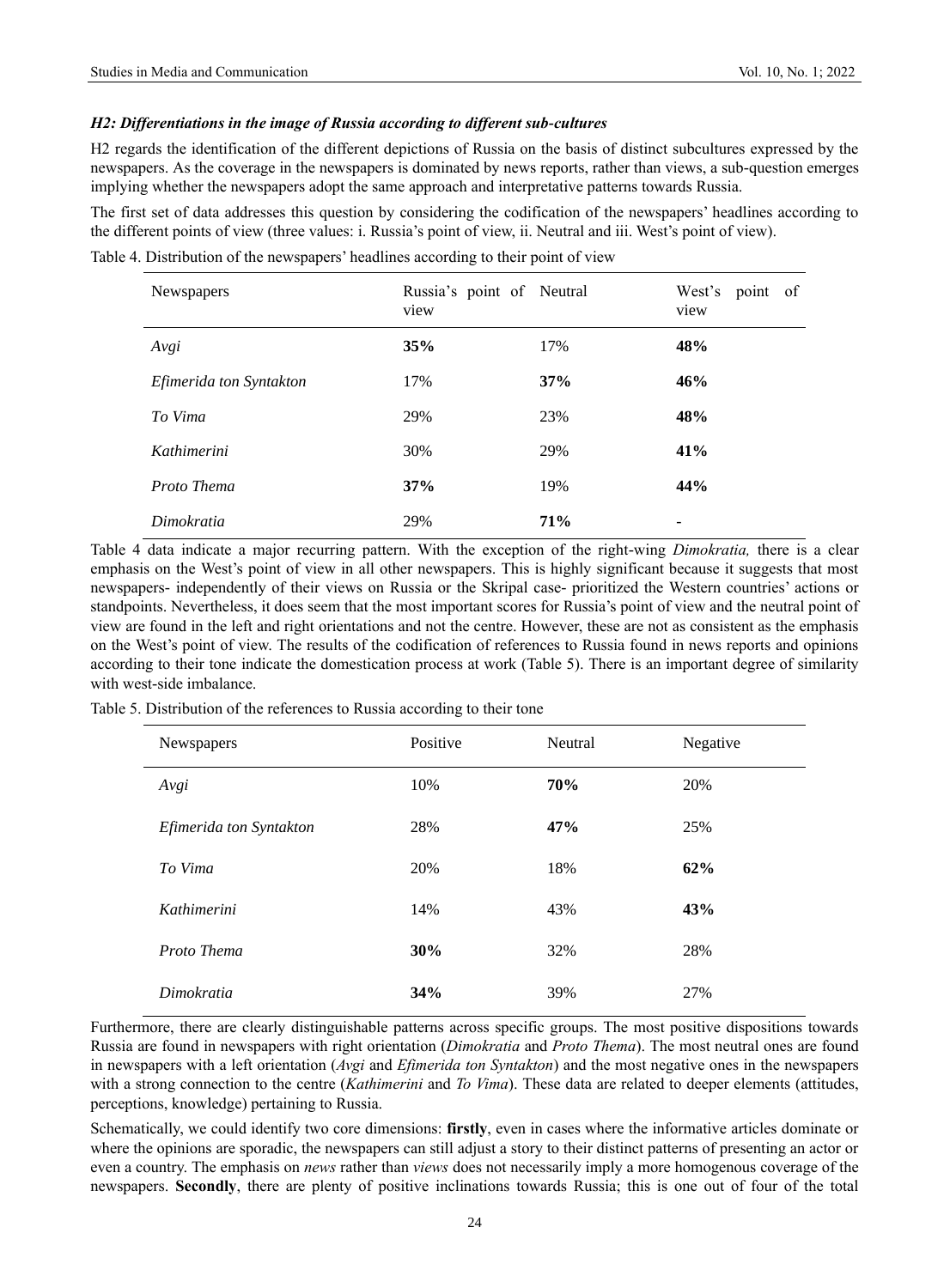number of references coded (the corresponding percentages for the other tones are 42% for the neutral and 35% for the negative). Nonetheless, it is important to note that in the context of a topic unfavorable for Russia, there is a significant rate of Russophile dispositions.

In the case of **positive references**, a dominant theme regards President Putin as a leader and the positive impact of his policies for Russia and its standing in world affairs (i.e. strong leadership, powerful country, reconstruction under Putin, approval of Putin's policies by Russians). Such references can be found across all newspapers and mostly in right-wing *Dimokratia*. Similarly, the only positive depictions of Russia in relation to the specific event of the Skripal case -the idea that most probably there is not enough evidence incriminating Russia- is found in *Dimokratia* and also *Efimerida ton Syntakton*. In the case of *Dimokratia* the positive perceptions on Russia seem to have not only a political but a cultural overtone as well, while most of the positive references relate to President Putin.

"Essentially, no substantive evidence has been put forth that incriminates the "Russian bear", something which illustrates once more the meaningless arrogance of the Western elite."

#### (Doumas, 2018)

"Is sympathy for Russia and especially for Vladimir Putin a right-wing disposition, given that Putin has an organic relation to the former soviet regime? (...) The Right in the West- and particularly in Orthodox Greececannot but have sympathies for Putin. Maybe because it realizes that the real confrontation is not between West and East but between the traditional Christian culture and the heavy-handed Islam."

#### (Doumas, 2018)

" (...) Primarily, it has to do with the fact that Putin, who found his way upon the post-soviet wreckage, managed to get Russia out of the fringes and reconstruct its lost prestige (...) Thus the Russian President brought the foreign policy into the centre of the electoral discussions and referred to the sentiment of a revived patriotism."

#### (Gerantoni, 2018)

**Neutral dispositions** relate to the idea that the Skripal case signifies the worsening of relations between Russia and the West to a point that can be described as a "New Cold War". This consists of a common formula in all the newspaper studies. It can be argued that these references are the most relevant to the specificities of the Skripal case, as they reflect elements of the interpretation of the newspapers in regard to the implications of the variety of developments.

In a similar vein, **the negative ones** can be divided into two categories: one that relates to Russia's responsibility for the attack and a second one that refers to more general perceptions and in particular the authoritarian nature of the power exercised by President Putin. Emphatically, while the references to the responsibility of Russia and President Putin are found in all the newspapers, the ones that relate to its power are mostly found in *Kathimerini* and *To Vima*. These two newspapers interpreted the Skripal case in the wider framework of the Russian President's policies.

To sum-up, the importance of the different subcultures is salient. As the domestication theory posits, this determines the presentation of foreign news, and particularly of actors or countries. Despite the detection of traits that indicate a rather homogenized coverage we identified distinctive interpretations and dispositions towards Russia. One way to explain these patterns could relate to the newspapers' political orientation.

#### **5. Conclusions**

Our study provides insights for the identification and the interpretation of Greek media attitudes towards Russia. We assessed a perplexing mode of coverage, encapsulated by the 'more *news* than *views'* approach. In fact, as we expected more views and analysis, we addressed the hypothesis of a discomfort in media coverage. This expectation was grounded on the considerable rates of Russophilia in Greek society, as are measured by using the public opinion as proxy. Also, this was a case which spawned an international diplomatic crisis in which Greece was not aligned with its Western allies. The awkward approach of the Greek newspapers was illustrated by a special interest in the case but without an elaborate analysis of its implications including Greek government policies.

We also identified the different subcultures when it comes to presenting Russia, by showing that the newspapers' political orientation is an indicator of distinct dispositions. Thus, it was established that the most positive stances are found in the right, the more neutral in the left and the most negative in the centre. Our analysis validates the detection of precise inclinations. In effect, Russophile dispositions were not the most dominant; to the extent that they were shared by all newspapers they regarded the positive impact of President Putin for his country. The same counts for the negative. One could argue that media with right wing orientation tend to be more positive than the rest. Media with left wing orientation tend to be more neutral and those that relate to the centre more negative.

Overall, the Greek newspapers do present and represent Russia in different ways. Certainly, there are potential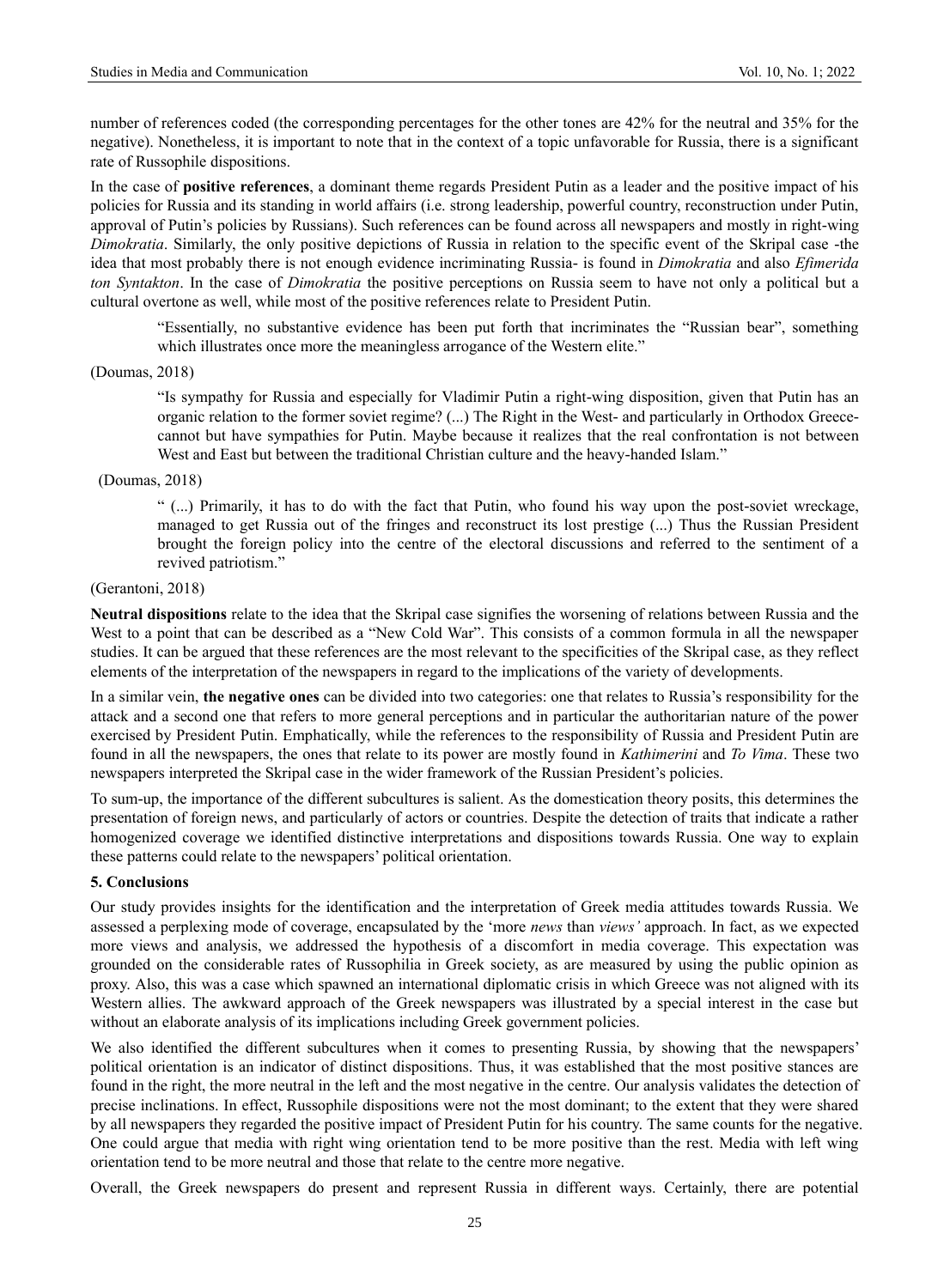limitations to the applicability of our remarks. Our study focused on the attitudes on Russia in the context of international affairs. Similar hypotheses should be tested in the context of case studies regarding Russia's domestic situation and the bilateral Greek-Russian relations. This could offer a more comprehensive understanding of the Russophilie dispositions in the media. From our standpoint, we are able to ascertain that the most important element for positive perceptions is President Putin. The same seems to be valid for the negative ones. More case studies will enrich this assessment.

#### **References**

- Alasuutari, P., Qadir, A., & Creutz, K. (2013). The domestication of foreign news: news stories related to the 2011 Egyptian revolution in British, Finnish and Pakistani newspapers. *Media, Culture & Society*, *35*(6), 692-707. https://doi.org/10.1177/0163443713491299
- Anderson, B. (1983). *Imagined Communities: Reflections on the Origin and Spread of Nationalism*. New York, NY: Knopf Doubleday Publishing Group.
- Armakolas, I., & Siakas, G. (2021). "Why did it take so long?" Exploring Greek public opinion as an obstacle to the settlement of the Macedonia name dispute. *Nationalities Papers*, 1-20. https://doi.org/10.1017/nps.2021.7
- Armakolas, I., & Triantafyllou, G. (2017). Greece and EU enlargement to the Western Balkans: understanding an ambivalent relationship. *Southeast European and Black Sea Studies*, *17*(4), 611-629. https://doi.org/10.1080/14683857.2017.1407399
- *Avgi Newsroom*. (2018). Νέες κυρώσεις των ΗΠΑ κατά της Ρωσίας [New US sanctions against Russia]. *Avgi*. 15 March.
- *Avgi Newsroom*. (2018). Στην αντεπίθεση περνά η Μόσχα για την υπόθεση Σκριπάλ [Moscow is on the attack for the Skripal case]. 31 March.
- Baden, C., & Tenenboim-Weinblatt, K. (2017). Convergent News? A Longitudinal Study of Similarity and Dissimilarity in the Domestic and Global Coverage of the Israeli-Palestinian Conflict. *Journal of Communication*, *67*(1), 1-25. https://doi.org/10.1111/jcom.12272
- Baum, M., & Potter, P. (2008). The Relationships Between Mass Media, Public Opinion, and Foreign Policy: Toward a Theoretical Synthesis. *Annual Review of Political Science*, *11*(1), 39-65. https://doi.org/10.1146/annurev.polisci.11.060406.214132
- Beckers, K., Masini, A., Sevenans, J., van der Burg, M., De Smedt, J., Van den Bulck, H., & Walgrave, S. (2019). Are newspapers' news stories becoming more alike? Media content diversity in Belgium, 1983–2013. *Journalism*, *20*(12), 1665-1683. https://doi.org/10.1177/1464884917706860
- Bennett, W., & Entman, M. (2001). *Mediated politics*. Cambridge, UK: Cambridge University Press.
- Boukala, S., & Dimitrakopoulou, D. (2017). Absurdity and the "Blame Game" Within the Schengen Area: Analyzing Greek (Social) Media Discourses on the Refugee Crisis. *Journal of Immigrant & Refugee Studies*, *16*(1-2), 179-197. https://doi.org/10.1080/15562948.2017.1303560
- Boyd-Barrett, O. (1997). Global news wholesalers as agents of globalization. In A. Sreberny, *Media in global context: A reader* (pp. 131-144). London, UK: Arnold.
- Boyd-Barrett, O., & Mirrlees, T. (2020). *Media imperialism: Continuity and Change*. Lanham, MD: Rowmand & Littlefield Publishers.
- Boyd-Barrett, O., & Rantanen, T. (1998). *The Globalization of News*. London, UK: Sage.
- Charaudeau, P., & Maingueneau, D. (2002). *Dictionnaire d'analyse du discours*. Paris, France: Éditions du Seuil.
- Clausen, L. (2004). Localizing the Global: 'Domestication' Processes in International News Production. *Media, Culture & Society*, *26*(1), 25-44. https://doi.org/10.1177/0163443704038203
- *Deutsche Welle*. (2022). *Russia denies knowledge of Sergei Skripal poisoning in Salisbury | DW | 06.03.2018*. DW.COM. Retrieved 19 January 2022, from

https://www.dw.com/en/russia-denies-knowledge-of-sergei-skripal-poisoning-in-salisbury/a-42844139

- Diamandouros, N. (2000). *Πολιτισμικός Δυϊσμός Και Πολιτική Αλλαγή Στην Ελλάδα Της Μεταπολίτευσης. [Cultural Dualism and Political Change in Postauthoritarian Greece]*. Athens, Greece: Ekdoseis Alexandreia.
- *DiaNeosis.* (2016-2020). "*What Greeks believe", results of yearly opinion polls*. Dianeosis. Retrieved 15 July 2021, from https://www.dianeosis.org/en/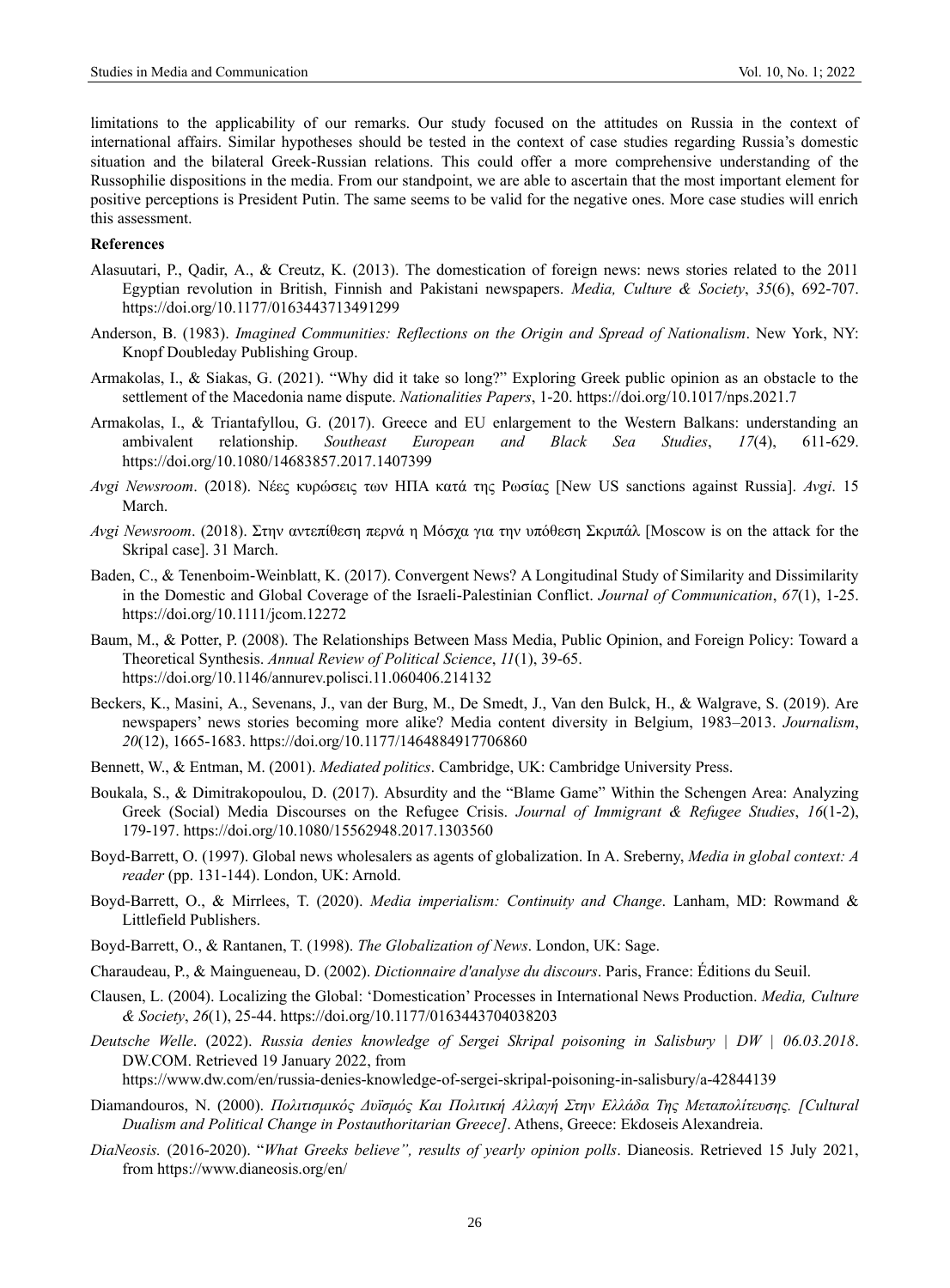Doumas, P. (2018). Ο Τέταρτος Πυλώνας [The Fourth Pillar]. *Dimokratia*. 18 March.

- Efthymiopoulos, M. (2016). Immunity from Western Policy Orientation: Revising the Relations between Greece and Russia. *Comparative Politics (Russia)*, *7*(1(22), 83-98. https://doi.org/10.18611/2221-3279-2016-7-1(22)-83-98
- Entman, R. (2003). Cascading Activation: Contesting the White House's Frame After 9/11. *Political Communication*, *20*(4), 415-432. https://doi.org/10.1080/10584600390244176
- Erlanger, S. (2018). How an Outraged Europe Agreed to a hard line on Putin. *The New York Times*. 26 March.
- Galtung, J., & Ruge, M. (1965). The Structure of Foreign News. *Journal Of Peace Research*, *2*(1), 64-90. <https://doi.org/10.1177/002234336500200104>
- Galtung, J., & Vincent, R. (1992). *Global Glasnost: Toward a New World Information and Communication Order?*. Cresskill, NJ: Hampton Press.
- Gerantoni, M. (2018). Ψυχροπολεμικό κλίμα με τον τοξικό Πούτιν [A Cold War-like situation with a toxic Putin]. *To Vima*. 18 March.
- Gurevitch, M., Levy, M., & Roeh, I. (1991). The global newsroom: convergences and diversities in the globalization of television news. In P. Dahlgren & C. Sparks (Eds.), *Communications and Citizenship: Journalism and the Public Sphere in the New Media Age*. London, UK: Routledge.
- Handley, R., & Ismail, A. (2010). Territory under siege: 'their' news, 'our' news and 'ours both' news of the 2008 Gaza crisis. *Media, War & Conflict*, *3*(3), 279-297. https://doi.org/10.1177/1750635210364690
- Hänni, A., & Grossmann, M. (2020). Death to traitors? The pursuit of intelligence defectors from the Soviet Union to the Putin era. *Intelligence And National Security*, *35*(3), 403-423. https://doi.org/10.1080/02684527.2020.1728046
- Hille, K., & Bond, D. (2018). Russia denies role in nerve agent attack on former spy Skripal. *Financial Times*. 9 March.
- Hjarvard, S. (2008). The Mediatization of Society: A theory of the Media as Agents of Social and Cultural Change. *Nordicom Review*, *29*(2), 102-131. https://doi.org/10.1515/nor-2017-0181
- Hjarvard, S. (2013). *The mediatization of culture and society*. London, UK: Routledge. https://doi.org/10.4324/9780203155363
- Huang, C. (2020). *International opinion of Russia and Putin remains negative in 2020*. Pew Research Center. Retrieved 19 January 2022, from

https://www.pewresearch.org/fact-tank/2020/12/16/views-of-russia-and-putin-remain-negative-across-14-nations/

- Huang, C., & Cha, J. (2020). *Russia and Putin receive low ratings globally*. Pew Research Center. Retrieved 19 January 2022, from https://www.pewresearch.org/fact-tank/2020/02/07/russia-and-putin-receive-low-ratings-globally/.
- Kapetanopoulou, V. (2018a). Βρετανικές Δηλητηριώδεις Απαντήσεις [Britain's Poisonous Responses]. *Efimerida Ton Syntakton*. 19 March.
- Kapetanopoulou, V. (2018b). Φημολογίες και Σενάρια Συντηρούν το Ψυχροπολεμικό Κλίμα [Rumours and Scenarios sustain the Cold War Situation]. *Efimerida Ton Syntakton*. 20 March.
- Kapetanopoulou, V. (2018c). Οι Βρετανοί στοχοποιούν τον Πούτιν για το κατασκοπικό θρίλερ [The British accuse Putin for the spy thriller]. *Efimerida Ton Syntakton*. 17 March.
- *Kathimerini Newsroom*. (2018a). Ψυχρός Πόλεμος μεταξύ Δύσης και Ρωσίας [The Cold War between the West and Russia]. *Kathimerini*. 16 March.
- *Kathimerini Newsroom*. (2018b). Κατασκοπευτικό μυστήριο στο Σόλσμπερι [A spy mystery is unfolding in Salisbury]. *Kathimerini*. 7 March.
- Kiousis, S. (2004). Explicating Media Salience: A Factor Analysis of New York Times Issue Coverage During the 2000 U.S. Presidential Election. *Journal of Communication*, *54*(1), 71-87. https://doi.org/10.1111/j.1460-2466.2004.tb02614.x
- Kruger, K., Lukowiak, A., Sonntag, J., Warzecha, S., & Stede, M. (2017). Classifying news versus opinions in newspapers: Linguistic features for domain independence. *Natural Language Engineering*, *23*(5), 687-707. https://doi.org/10.1017/s1351324917000043
- Lee, S., & Carroll, C. (2011). The Emergence, Variation, and Evolution of Corporate Social Responsibility in the Public Sphere, 1980–2004: The Exposure of Firms to Public Debate. *Journal Of Business Ethics*, *104*(1), 115-131. https://doi.org/10.1007/s10551-011-0893-y
- Mandravelis, P. (2018). Συμφέροντα και Ηλιθιότητα [Interests and Stupidity]. *Kathimerini*. 16 March.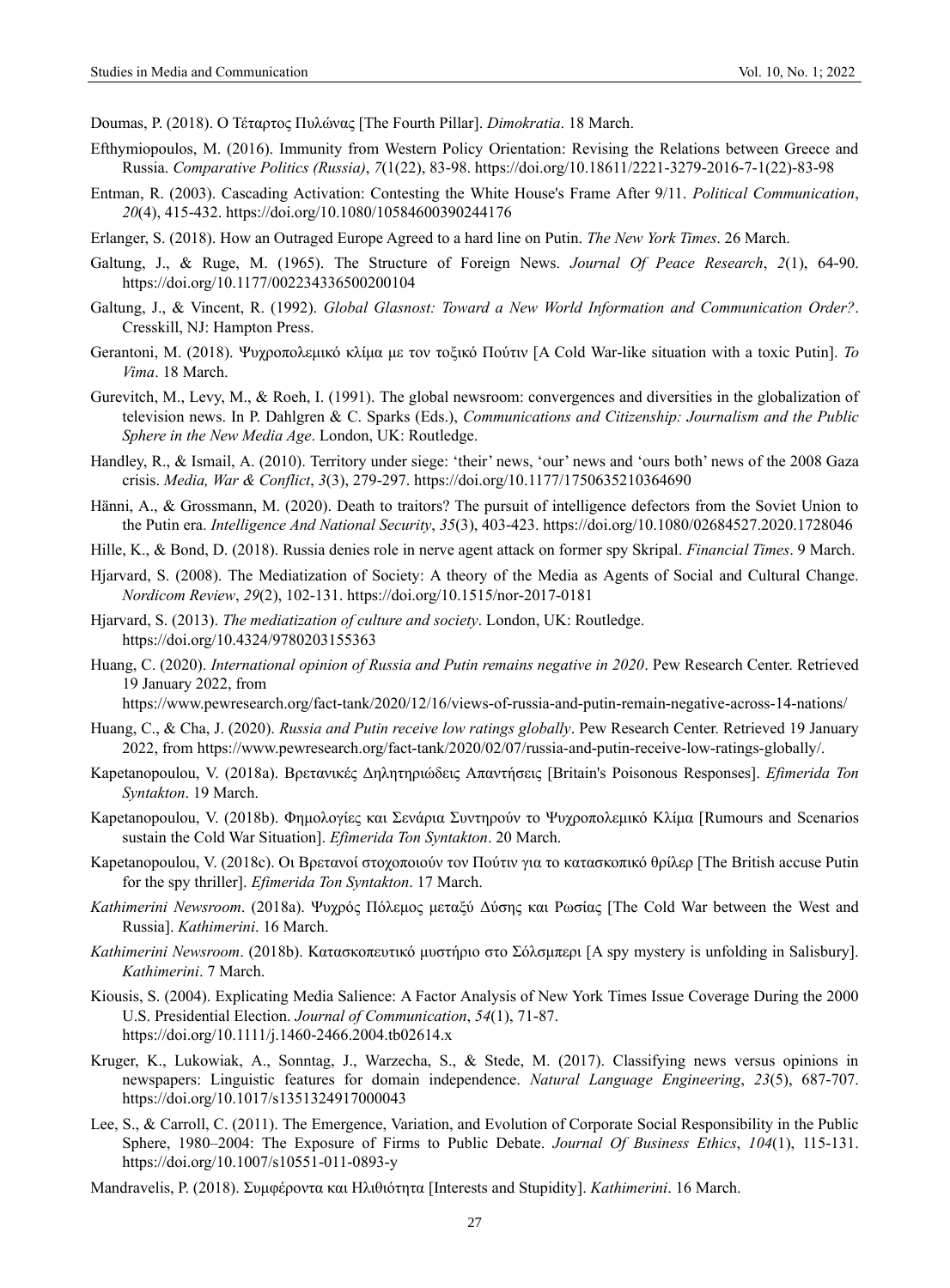- Marantzidis, N., & Siakas, G. (2019). *Στο όνομα της Αξιοπρέπειας [In the name of dignity]*. Athens, Greece: Papadopoulos.
- Mazzoleni, G. (2008). Mediatization of Politics. In W. Donsbach (Ed.). *The International Encyclopedia of Communication* (pp. 3047-3051). Malden, MA: Blackwell Pub. https://doi.org/10.1002/9781405186407.wbiecm062
- Mazzoleni, G., & Schulz, W. (1999). "Mediatization" of Politics: A Challenge for Democracy?. *Political Communication*, *16*(3), 247-261. https://doi.org/10.1080/105846099198613
- McLuhan, M. (1964). *Understanding media*. New York, NY: McGraw-Hill..
- Mouffe, C. (2002). Which Public Sphere for a Democratic Society?. *Theoria*, *49*(99). https://doi.org/10.3167/004058102782485448
- Nikisianis, N., Siomos, T., Stavrakakis, T., Markou, Y., & Dimitroulia, T. (2018). Populism Versus Anti-populism in the Greek Press: Post - Structuralist Discourse Theory Meets Corpus Linguistics. In T. Martila, *Discourse, Culture and Organization: Inquiries into Relational Structures of Power*. London, UK: Palgrave Macmillan. [https://doi.org/10.1007/978-3-319-94123-3\\_12](https://doi.org/10.1007/978-3-319-94123-3_12)
- Ntampoudi, I. (2014a). Reflections on the (Greek) underdog culture: A rebellious and radical political identity?. In *64th Political Studies Association, Annual International Conference, ''Rebels and Radicals''*. Manchester; Political Studies Association. 14-16 April.
- Ntampoudi, I. (2014b). The Greek 'underdog' political culture: An Anti-European political identity?. In *The Third Euroacademia International Conference: 'The European Union and the Politicization of Europe'*. Lisbon. 26-27 September.
- Oxford Analytica. (2020). *Russia will continue cautious covert action in Balkans*. Oxford Analytica Daily Brief. Retrieved 19 January 2022, from https://dailybrief.oxan.com/Analysis/ES250731/Russia-will-continue-cautious-covert-action-in-Balkans

- Palmer, M. (2003). *Quels mots pour le dire? Correspondants de guerre, journalistes et historiens face aux conflits yougoslaves* . Paris, France: L'Harmattan.
- Papadogiannis, N. (2019). Brexit from Greek Vantage Points: Changing Histories in the United Kingdom and Greece. *Contemporary European History*, *28*(1), 27-30. https://doi.org/10.1017/s0960777318000735
- Parks, P., & Takahashi, B. (2016). From Apes to Whistleblowers. *Science Communication*, *38*(3), 275-302. https://doi.org/10.1177/1075547016642240
- Peloni, Α. (2018). Το Κονκλάβιο [The Conclave]. *Kathimerini*. 27 March.
- Petsinis, V. (2014). Eurasianism and the Far Right in Central and Southeast Europe. *Central Eastern European Review*, *8*(1), 1-10. https://doi.org/10.2478/caeer-2014-0005
- Petsinis, V. (2016). Russophilia as a component of national populism in Greece. *Критика И Хуманизъмno*, *46*, 281-298.
- Rasmussen, T. (2016). *The Internet Soapbox, Perspectives on a Changing Public Sphere*. Oslo, Norway: Universitetsforlaget.
- Ross, T., Dendrinou, V., & Krukowska, E. (2018). May Served Secrets Over Dinner to Win EU Allies Support for Russia Fight. *Bloomberg*. 23 March. Retrieved 19 January 2022, from https://www.bloomberg.com/news/articles/2018-03-23/may-served-secrets-over-dinner-to-win-eu-allies-for-russiafight.
- Saldaña, J. (2013). *The coding manual for qualitative researchers*. London, UK: Sage.
- Shehata, S., & Stromback, J. (2014). Mediation of Political Realities: Media as Crucial Sources of Information. In F. Esser & j. Stromback, *Mediatization of Politics, Understanding the transformation of Western Democracies*. London, UK: Palgrave Macmillan.
- Siakas, G., & Paschalidis, P. (2021). Variants of the 'underdog culture' in Greek public opinion: soft and hard-core Russophilia. *Southeast European and Black Sea Studies*, *21*(1), 31-52. https://doi.org/10.1080/14683857.2021.1873578
- Sommer, B., & Maycroft, J. (2008). Influencing Public Policy: An Analysis of Published Op-Eds by Academics. *Politics & Policy*, *36*(4), 586-613. https://doi.org/10.1111/j.1747-1346.2008.00122.x